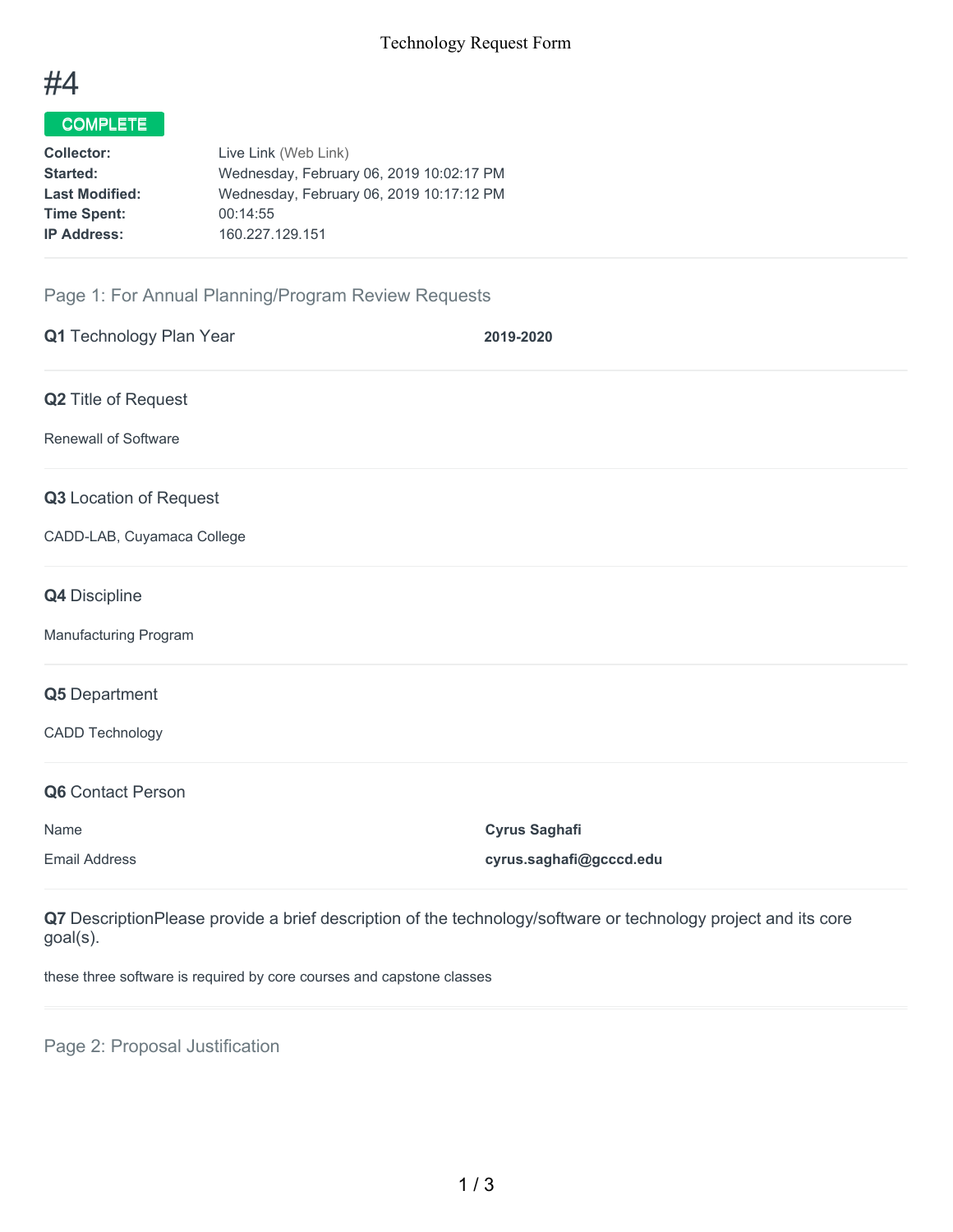## Technology Request Form

| <b>Q8</b> Please explain how the technology or enhancement<br>supports the strategic plan. Include information on how<br>students will be impacted and/or employees or the<br>college or district overall. Consider whether this would<br>this be a district-wide implementation. Which Strategic<br>Plan priority (or priorities) are supported by this request?<br>To access the Strategic Plan, please click here. | <b>Guided Student</b><br><b>Pathways</b><br><b>Student Validation and</b><br>$\overline{\phantom{a}}$<br><b>Engagement</b><br>Other (please<br>specify):<br>Students success |
|-----------------------------------------------------------------------------------------------------------------------------------------------------------------------------------------------------------------------------------------------------------------------------------------------------------------------------------------------------------------------------------------------------------------------|------------------------------------------------------------------------------------------------------------------------------------------------------------------------------|
| Q9 How does the request support the above priorities?                                                                                                                                                                                                                                                                                                                                                                 |                                                                                                                                                                              |
| Knowledge of the software is required by the industry                                                                                                                                                                                                                                                                                                                                                                 |                                                                                                                                                                              |
|                                                                                                                                                                                                                                                                                                                                                                                                                       |                                                                                                                                                                              |
| <b>Q10</b> Who would this impact? Please select all that apply.                                                                                                                                                                                                                                                                                                                                                       | Students,<br>Employees,<br>College                                                                                                                                           |
| $Q11$ How would this impact the above group(s)?                                                                                                                                                                                                                                                                                                                                                                       |                                                                                                                                                                              |
| Almost non of the CADD courses can be run without these software.                                                                                                                                                                                                                                                                                                                                                     |                                                                                                                                                                              |

**Q13** If yes, please explain how the technology supports a state-wide initiative or is it a legal mandate or in support of a legal mandate?

State-wide, Nation-wide and world-wide use these software

**Q14** Please be aware that projects, once approved, are typically scheduled 6 months to a year in advance. Consider the consequences if the technology/software is not implemented, upgraded or renewed.What are the consequences if the technology/software is not implemented/upgraded, or renewed? Examples: Security concerns, loss of FTES, mandates, accreditation, etc.

Almost non of the CADD courses can be run without these software.

**Q15** What is the number of students impacted per semester if the technology/software is not implemented, upgraded or renewed?

200

**Q16** What is your preferred time for implementation?

this is a renewal. so, it is imparetive to renew the software before it's expired.